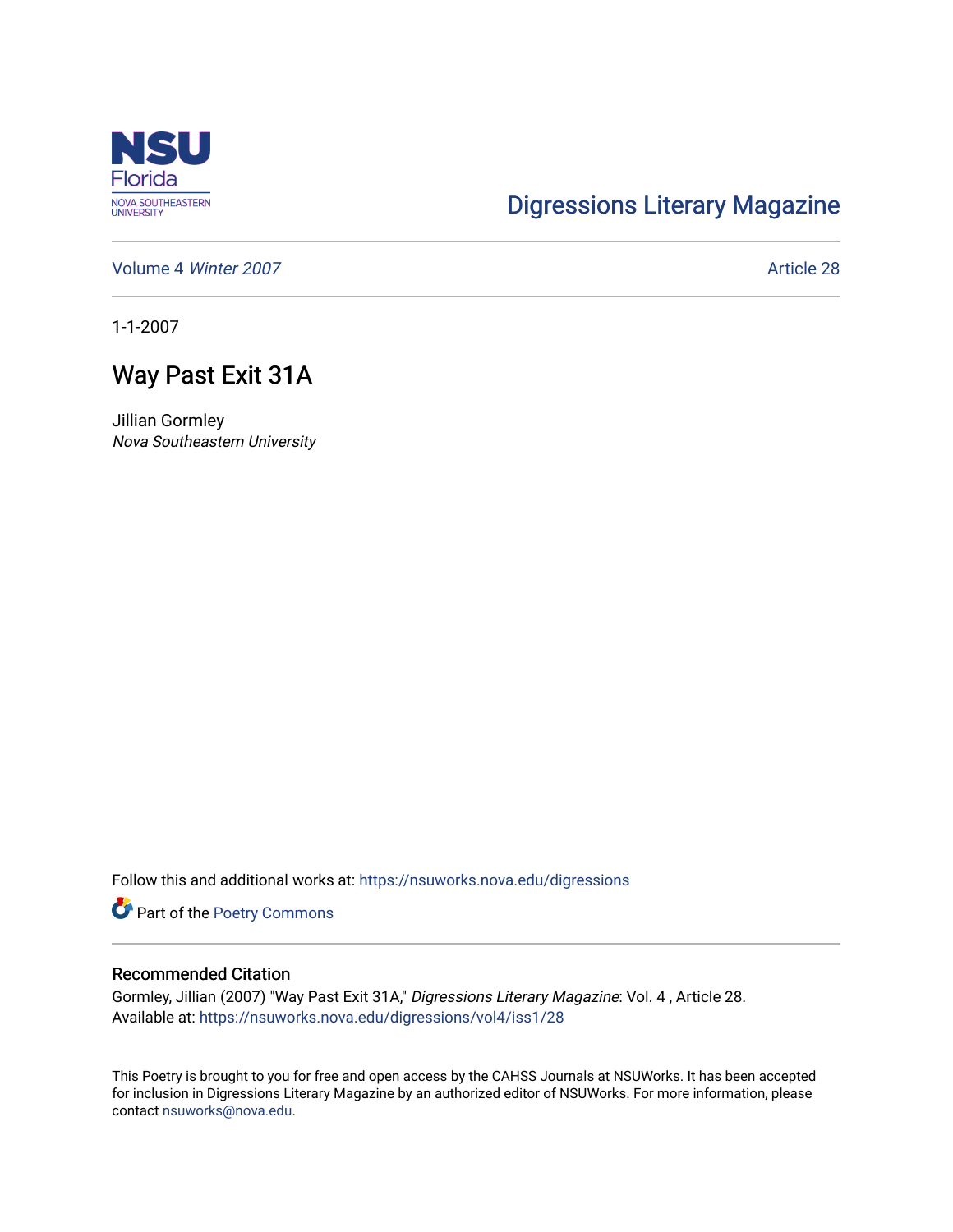## **Way Past Exit 31A**

*Jillian Gormley*

It's really a shame that you missed out On the free fireworks last Thursday night. We watched the gold, and pinks, and oranges burst And fall towards the very tips of the waves, Then fall again as the waves smashed Against the sand. During the finale we bought ice cream-None other than Kohr's orange and vanilla swirl, And drove back to my house with the windows halfway down. The air was thickened with smoke. But as we drove down past 16<sup>th</sup> Ave, We could smell and taste the fresh salt. The midnight breeze always makes its way through my window.

> You were pacing back and forth in your room Surrounded by reminders of the future. One day

You see it, yourself with a stethoscope around your neck. But you can no longer remember what the ocean tastes like. You want to sleep because what you see when you're awake Is a white wall-Empty and blank, with no picture frames-No meaning. What's behind it is even worse-A city that never sleeps. What will happen to your dreams, the ones that really mattered? Remind me why you're traveling to this place, Staying up late into the night. Because the lights are so bright, Your eyes are brought back to the empty house that you live in. The walls scream, Hey, you chose this life baby.

The mirror yells,